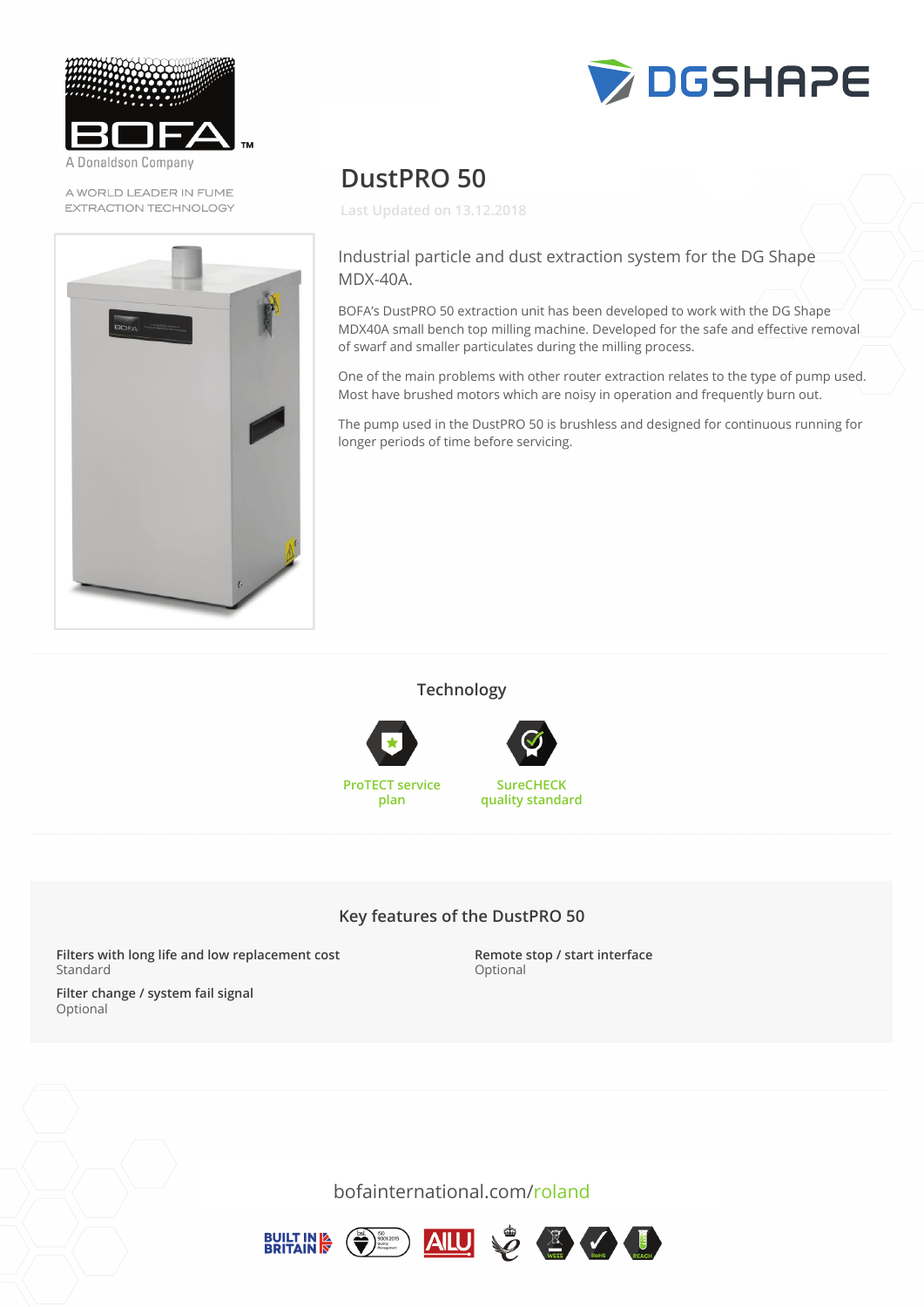## **Technical specification**



# **Airflow through filters** Bag filter  $\epsilon$ Clean air Velocity drops through expansion Contaminated air Particulate is held Particulate in the filter